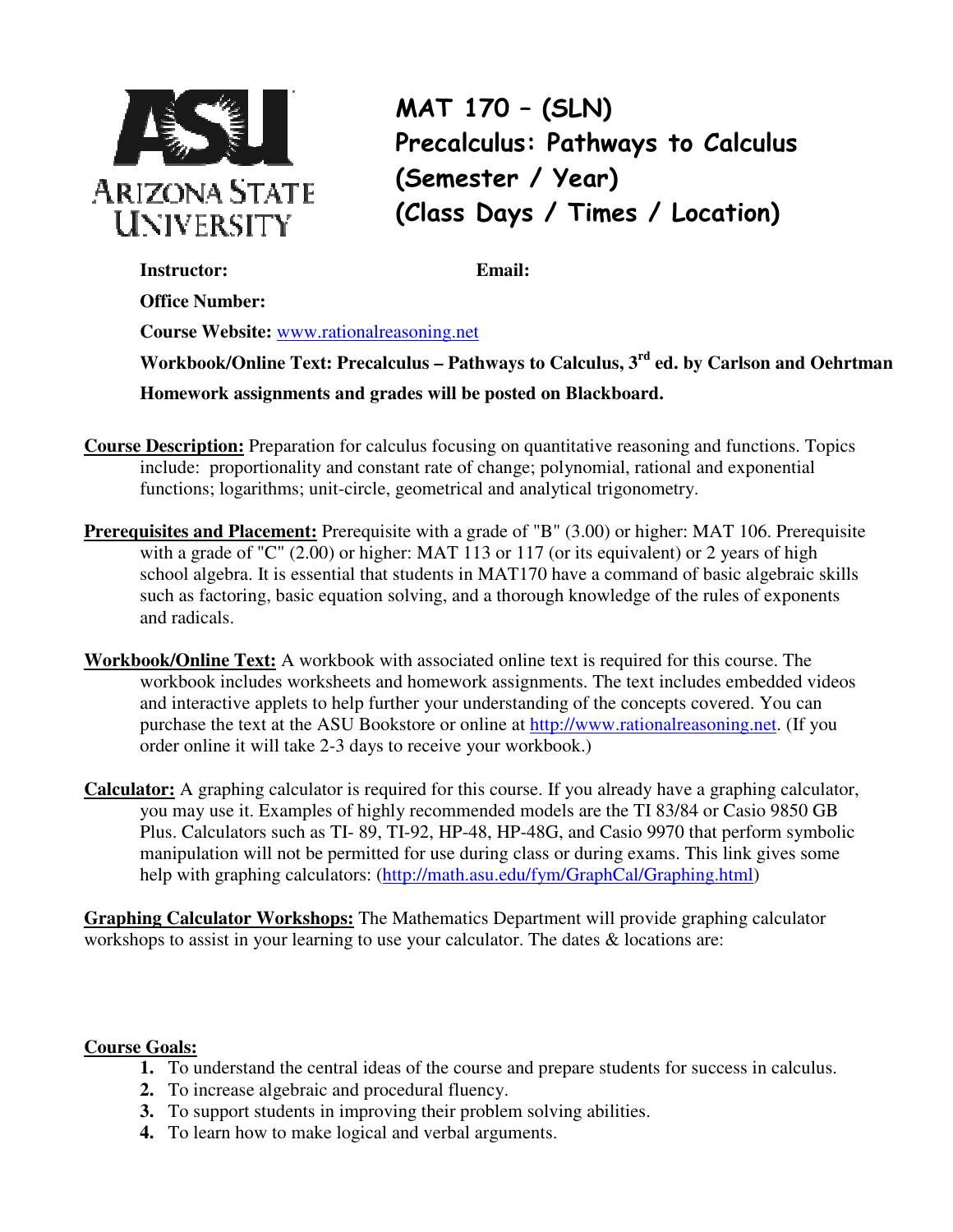**Course Structure:** The class sessions will involve collaborative learning, whole class discussions, direct instruction and student presentations. Attendance is vital to your success in this class.

### **Rules of Engagement:**

**1. Speak with Meaning** 

What you say should carry meaning *to others*. Reference quantities – NO pronouns. Explain and justify your approach

- **2. Exhibit Intellectual Integrity**  Base your conjecture on a logical foundation; don't pretend to understand when you don't.
- **3. Strive to Make Sense**  Persist in making sense of your peer's thinking.

# **4. Respect the Learning Process of Others**

Allow others the opportunity to think, reflect and construct. When assisting your peers, pose questions to help them construct meaning rather than show them how to get the answer.

## **Grading Policy:**

**1. Exams:** There will be 3 exams given during the semester. The best possible preparation for the exams is regular attendance and completion of assigned homework. These exams are to be completed outside of regular class time in the Mathematics Department Testing Center (http://math.asu.edu/fym/tstcenter.html) in PSA 21 (basement). **To be admitted to the Testing Center each student must have a valid ASU Sun Card. The testing center admits students from 10:30 a.m. – 8:45 p.m. Monday-Thursday. You MUST arrive**  *before* **6:30 pm to receive and take your test. The testing center is closed on Fridays. NO SKATEBOARDS ARE ALLOWED IN THE TESTING CENTER.** The Testing Center will not allow late entry. Arrival before the door closes allows the student one hour and fortyfive minutes to complete the test. Students should complete exams as early as possible during the allotted time frame, since the Testing Center can get extremely busy in the afternoons. Your calculator memory may be viewed during any exam and will be cleared if anything suspicious is noted. The instructor has the right to regard finding suspicious material in your calculator memory as cheating.

| <b>Exam</b>           | <b>Dates</b> | <b>Topics on exam</b>                                                                                                          |  |  |
|-----------------------|--------------|--------------------------------------------------------------------------------------------------------------------------------|--|--|
| <b>PCA Pre-test:</b>  |              | <b>PCA</b> Pre-test                                                                                                            |  |  |
| Exam $#1$ :           |              | Module 2: Reasoning About & Representing Quantities<br>Module 3: Functions, Inverses, & Function Composition                   |  |  |
| Exam $#2:$            |              | Module 4: Exponential/Logarithmic Functions<br>Module 5: Co-variation and Polynomial Functions<br>Module 6: Rational Functions |  |  |
| Exam $#3$ :           |              | Module 7: Trigonometry<br>Module 8: Trigonometry and Right Triangles                                                           |  |  |
| <b>PCA Post-test:</b> |              | PCA Post-test (subject to change)                                                                                              |  |  |
| <b>Final Exam:</b>    |              | Cumulative                                                                                                                     |  |  |

\*Note: Actual exam dates are subject to change. All changes will be announced in class.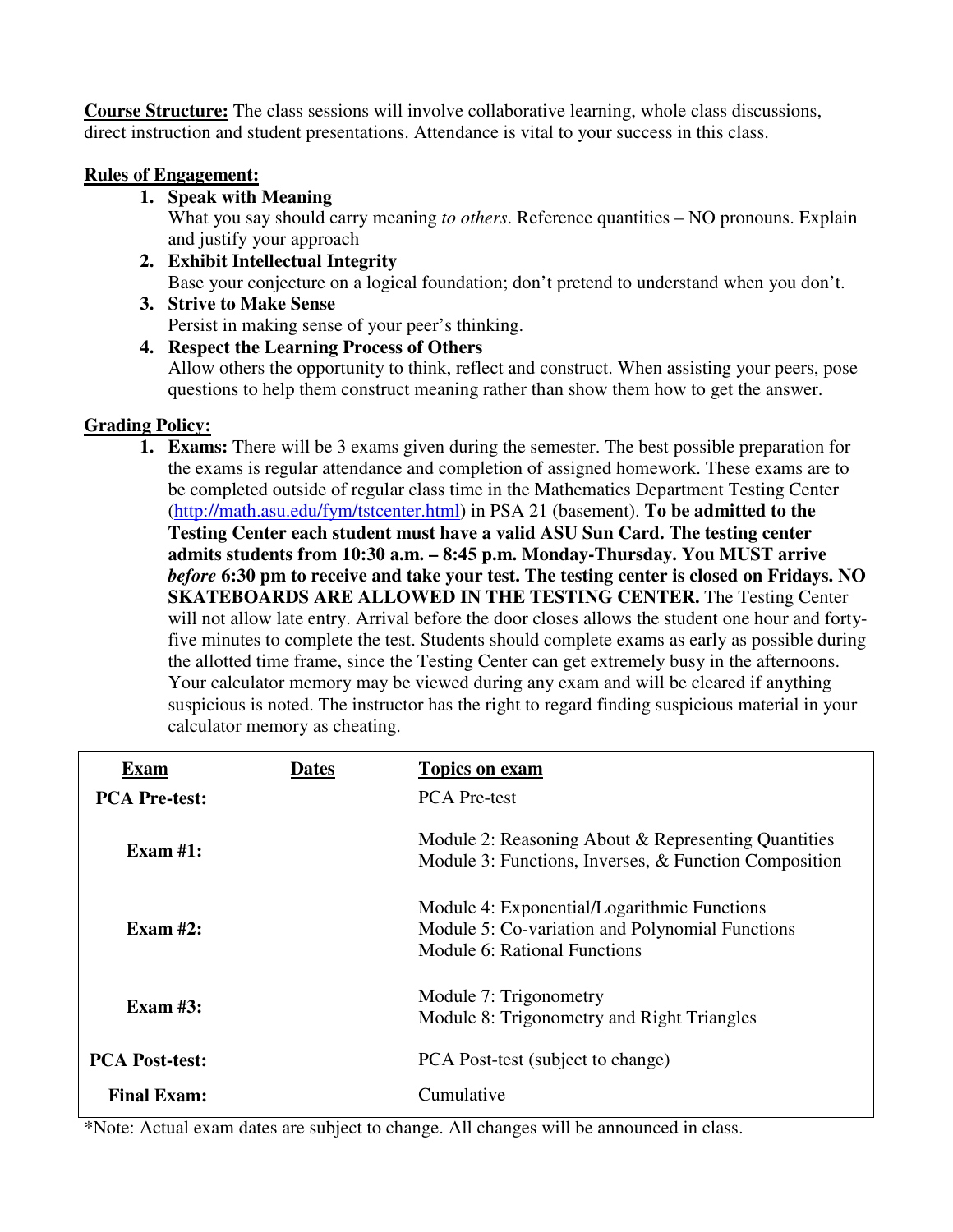- **2. Final Exam:** All students will be required to take the final exam during the scheduled time. This exam will be cumulative and will cover all material taught during the semester. See final exam data listed above.
- **3. Written Homework:** Throughout the semester, you will have written homework assignments. All written homework is to be completed as assigned. These assignments will be comprised of problem solving and will require you to reveal your reasoning, justification and reflection on your thinking. It is your responsibility to complete the homework assignments prior to the next class meeting. Your instructor will review your homework and your grade will be based on completion, accuracy, neatness, and work shown. **Late homework will not be counted for credit.**
- **4. Text:** Most days you will be asked to read the appropriate text to prepare for the next class. You will demonstrate your completion by turning in short (2 to 3 sentences) written assignments or in-class quizzes.
- **5. Worksheets:** You are required to complete and keep a workbook containing all of the course worksheets.
- **6. Participation:** In addition to attending class, you are also expected to participate in any course activities planned for the class session. Participation is defined as contributing to mathematical discussions relative to your assignments, completing mathematical assignments, and presenting your mathematical thinking to the class. Failure to actively participate during class will result in a loss of participation points allotted for each class session. Examples of non-participation include, but are not limited to, working on nonmathematical content or assignments from other courses, text messaging during class, or engaging in discussions with students on topics outside of mathematics.
- **7. Attendance:** Your success in this class is dependent upon your attendance. You are required to attend class at each class meeting. If you must miss class, please contact your instructor via email and/or another student from your class. The Mathematics Department attendance policy will be enforced in this course. **The number of absences cannot exceed twice the number of times your class meets per week.** For example, if your course meets two days per week, the maximum number of allowed absences is four (4). If your course meets three days per week, the maximum number of allowed absences is six (6). **Students who exceed the number of allowed absences will receive a grade of EN for the course.**

|                                                                                            |  | <b>Grading Procedure:</b> Your grade is dependent upon how well you demonstrate your comprehension of |  |
|--------------------------------------------------------------------------------------------|--|-------------------------------------------------------------------------------------------------------|--|
| the subject through application and completion of the items listed above in this syllabus. |  |                                                                                                       |  |

| <b>Assignments</b>                     | <b>Percent</b><br><b>Allocation</b> | <b>Grades</b>      |
|----------------------------------------|-------------------------------------|--------------------|
| 3 Exams:                               | 45%                                 | $A: 90\% - 100\%$  |
| <b>Final Exam:</b>                     | 20%                                 | $\vert$ B: 80%-89% |
| <b>Homework:</b>                       | 20%                                 | $\rm C: 70\%$ -79% |
| <b>Quiz / Worksheets / Attendance:</b> | $15\%$                              | $\ D: 60\% - 69\%$ |
|                                        |                                     | E: Below $60\%$    |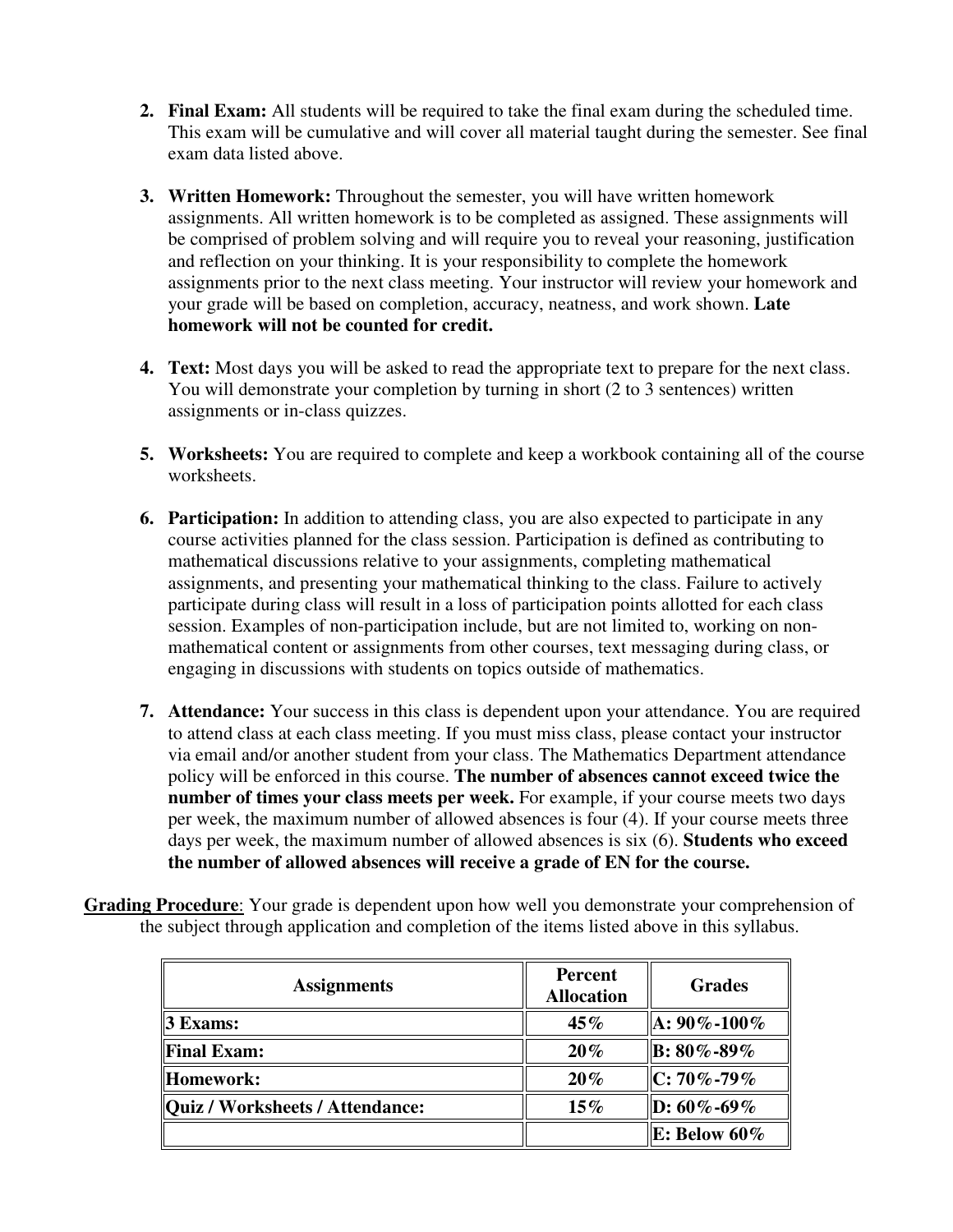- **Tutoring Options:** You should to spend 3 hours per week in one of the tutor centers at ASU. This time will count towards your points for your grade. The following is a list of tutoring venues where you can find assistance for your questions about the course.
	- **1. Pathways Precalc Help Room.** This is specifically for students in Pathways Precalculus. Availability and location to be announced.
	- **2. ASU Mathematics Tutor Center.** The Mathematics Tutor Center, located in PSA-116, is a free, drop-in tutoring service for mathematics students. **To be admitted to the Tutoring Center each student must have a valid ASU Sun Card.** Information can be found online at http://math.asu.edu/fym/TutorCenter/TutorCenter.html.
	- **3. ASU Learning Resource Center (LRC).** The LRC provides counseling, tutoring in math (and many other subjects), supplemental instruction, and other types of support to students. Information can be found online at http://www.asu.edu/studentaffairs/lrc/index.html.
- **Cell Phone/Technology Policy:** Upon entering class all cell phones, pagers, PDAs, iPods and any other similar technical devices need to be turned off. If there is a true emergency call or page you are expecting, let me know before class. You will forfeit your attendance points if your cell phone or pager goes off during class. Furthermore, text messaging during class time will not be tolerated. The instructor will take appropriate action if you send or receive text messages during class.
- **Disabilities:** If you have a disability, please notify your instructors and the ASU Disability Resource Center (http://www.asu.edu/studentaffairs/ed/drc/) at 480.965.1234 as soon as possible so that accommodations can be made.
- **Disclaimer:** It is the student's responsibility to know all of the information contained in this syllabus. Any changes to the syllabus and course calendar will be announced in class. Students are responsible for these changes whether in attendance or not. It is also the student's responsibility for reviewing the college policies included in the college catalog and the student handbook.

**Getting Started:** Here is list of things to do to get started in your Precalculus course:

- **1.** Purchase the workbook with accompanying online text in the bookstore or online at www.rationalreasoning.net
- **2.** Complete the PCA assessment in the Testing Center (PSA 21). Remember to have your Sun Card ready!